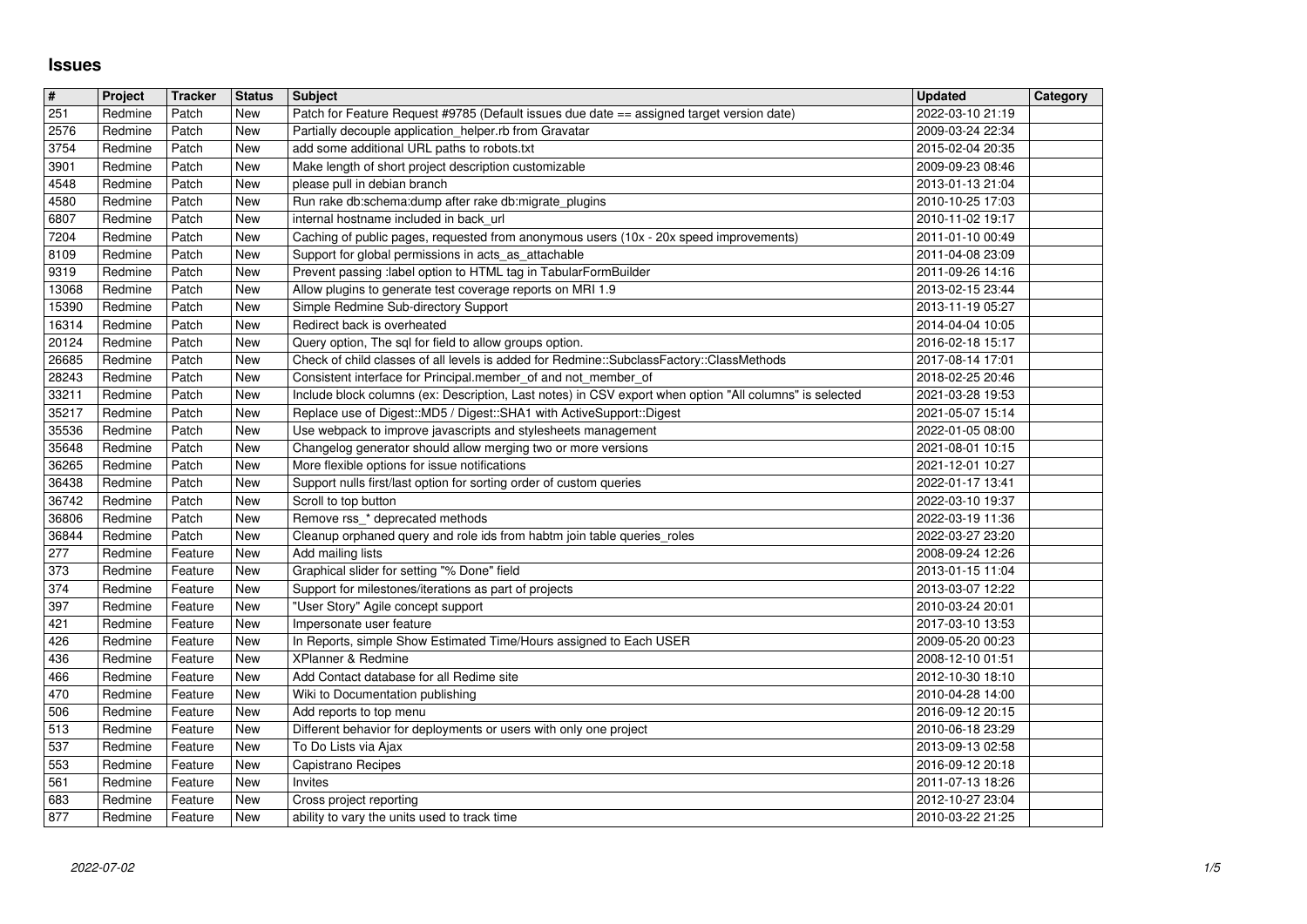| #            | Project            | <b>Tracker</b>     | <b>Status</b>                    | <b>Subject</b>                                                                                                       | <b>Updated</b><br>2013-04-10 15:03   | Category |
|--------------|--------------------|--------------------|----------------------------------|----------------------------------------------------------------------------------------------------------------------|--------------------------------------|----------|
| 946<br>978   | Redmine<br>Redmine | Feature<br>Feature | New<br>New                       | Configurable Per-Project Text on New Issue Screen<br>Different trackers on different projects?                       | 2013-03-26 16:00                     |          |
| 1024<br>1137 | Redmine<br>Redmine | Feature<br>Feature | <b>New</b><br>New                | Remove unneeded .js files to speed page load<br>Project version                                                      | 2012-10-30 21:32<br>2012-10-27 23:09 |          |
| 1158         | Redmine            | Feature            | New                              | Polls                                                                                                                | 2017-02-04 06:40                     |          |
| 1166<br>1496 | Redmine<br>Redmine | Feature<br>Feature | New<br>New                       | broadcast<br>Save queries for any project                                                                            | 2013-03-18 05:56<br>2008-06-18 21:53 |          |
| 1823         | Redmine            | Feature            | New                              | Yes/No Vote for "Can replicate issue?"                                                                               | 2012-10-28 19:08                     |          |
| 1824<br>1827 | Redmine<br>Redmine | Feature<br>Feature | New<br>New                       | Pastebin<br>[wish] Add another notification option: insert it into the activity page or another one                  | 2011-03-04 21:05<br>2008-08-28 14:48 |          |
| 1858         | Redmine            | Feature            | New                              | Provide Resources for Webmasters without access to SSH/Shell                                                         | 2008-09-04 23:52                     |          |
| 1870<br>1982 | Redmine<br>Redmine | Feature<br>Feature | <b>New</b><br>New                | Show progress towards the nearest version in the sidebar<br>Extend homepage with forums and admin pages              | 2008-09-08 16:34<br>2013-04-10 18:01 |          |
| 2060<br>2082 | Redmine<br>Redmine | Feature<br>Feature | New<br>New                       | Make project members visibility configurable to user groups<br>Rename Issue as Ticket (or ) in GUI                   | 2008-10-21 15:05<br>2008-10-25 05:50 |          |
| 2181         | Redmine            | Feature            | New                              | Display more statistics about a user on the account page                                                             | 2013-02-18 04:33                     |          |
| 2389<br>2448 | Redmine<br>Redmine | Feature<br>Feature | New<br>New                       | Standard and custom issue fields should have a description/tooltip<br>Graphviz of ticket dependencies (with example) | 2012-10-23 13:50<br>2016-11-30 14:00 |          |
| 2460         | Redmine            | Feature            | New                              | List files on version page                                                                                           | 2011-11-22 23:52                     |          |
| 2579<br>2596 | Redmine<br>Redmine | Feature<br>Feature | New<br>New                       | Configure SSL schema for "private" actions.<br>There are X users currently {editing viewing} this ticket             | 2009-01-25 16:25<br>2009-01-27 00:13 |          |
| 2613<br>2646 | Redmine<br>Redmine | Feature<br>Feature | New<br>New                       | Define working steps/packages for tickets<br>Having a dynamic sitemaps file for search robots scanning               | 2009-02-05 11:11<br>2010-09-26 13:46 |          |
| 2671         | Redmine            | Feature            | New                              | Reports to show people's working performance and project overview status.                                            | 2009-02-09 18:31                     |          |
| 2675<br>2678 | Redmine<br>Redmine | Feature<br>Feature | New<br>New                       | Watch - add a personal comment<br>Search and stats on workflow transitions                                           | 2009-02-05 09:25<br>2013-04-11 12:50 |          |
| 2686         | Redmine            | Feature            | New                              | Role adminsitration with many projects / users -> grid overview, one submit                                          | 2020-09-08 12:04                     |          |
| 2709<br>2728 | Redmine<br>Redmine | Feature<br>Feature | New<br>New                       | Modify default values<br>Offline Support                                                                             | 2013-03-18 07:53<br>2013-04-19 22:56 |          |
| 2880         | Redmine            | Feature            | New                              | Possibility to know if an issue has been read by assignee                                                            | 2013-03-18 13:59                     |          |
| 2885<br>2897 | Redmine<br>Redmine | Feature<br>Feature | New<br>New                       | A segregated numbering per project<br>Tagging in Redmine                                                             | 2013-03-18 17:08<br>2018-08-26 22:55 |          |
| 2951         | Redmine            | Feature            | New                              | I would like to see Summery filtered on Versions                                                                     | 2009-03-13 12:18                     |          |
| 3001<br>3031 | Redmine<br>Redmine | Feature<br>Feature | New<br>New                       | "Assign to" history in filter or etc.<br>context menu won't allow Assigned_To change cross projects                  | 2017-09-21 12:38<br>2009-03-23 18:10 |          |
| 3048<br>3077 | Redmine<br>Redmine | Feature<br>Feature | New<br>New                       | Central Wiki, FAQ, Documents, etc. for different Projects<br><b>Customer Feedback System</b>                         | 2010-07-21 19:21<br>2013-03-18 20:51 |          |
| 3090         | Redmine            | Feature            | New                              | field "Assigned to" with roles                                                                                       | 2013-03-18 16:50                     |          |
| 3103<br>3125 | Redmine<br>Redmine | Feature<br>Feature | $\overline{\mathsf{New}}$<br>New | function suggestion about open area of information<br>Merging 2 different Redmine Installations                      | 2009-04-02 07:45<br>2018-02-27 04:46 |          |
| 3146         | Redmine            | Feature            | New                              | Optional Filters in custom queries                                                                                   | 2009-04-09 13:14                     |          |
| 3197<br>3269 | Redmine<br>Redmine | Feature<br>Feature | New<br>New                       | DateStatusChanged<br>Writing a single batch file for all rake tasks                                                  | 2013-03-18 15:20<br>2009-05-14 00:15 |          |
|              |                    |                    |                                  |                                                                                                                      |                                      |          |
|              |                    |                    |                                  |                                                                                                                      |                                      |          |
|              |                    |                    |                                  |                                                                                                                      |                                      |          |
|              |                    |                    |                                  |                                                                                                                      |                                      |          |
|              |                    |                    |                                  |                                                                                                                      |                                      |          |
|              |                    |                    |                                  |                                                                                                                      |                                      |          |
|              |                    |                    |                                  |                                                                                                                      |                                      |          |
|              |                    |                    |                                  |                                                                                                                      |                                      |          |
|              |                    |                    |                                  |                                                                                                                      |                                      |          |
|              |                    |                    |                                  |                                                                                                                      |                                      |          |
|              |                    |                    |                                  |                                                                                                                      |                                      |          |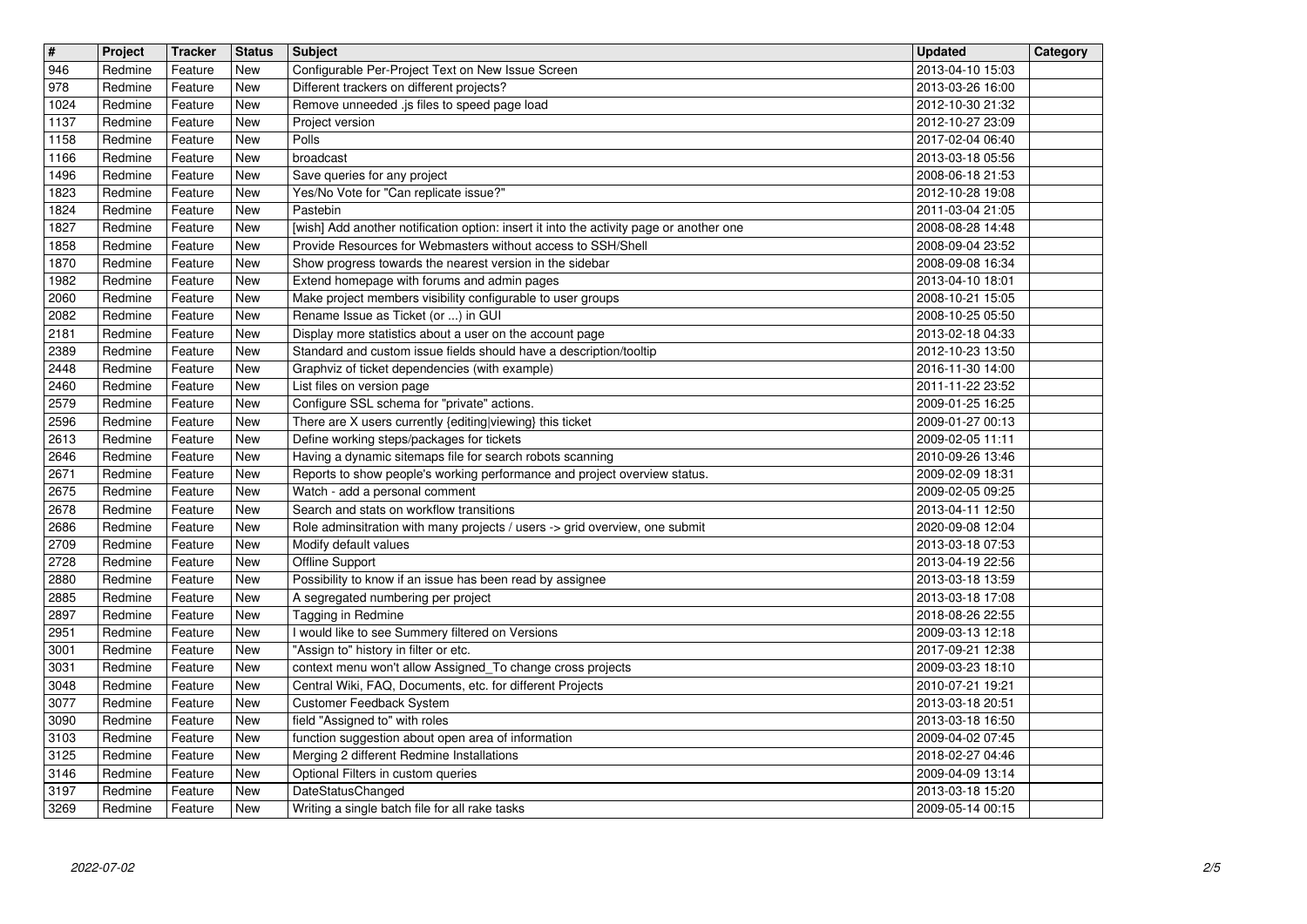| $\overline{\mathbf{t}}$ | Project            | Tracker            | <b>Status</b>     | <b>Subject</b><br><b>Need AJAX Based Issue Addition</b>                                                                                                           | <b>Updated</b>                       | Category |
|-------------------------|--------------------|--------------------|-------------------|-------------------------------------------------------------------------------------------------------------------------------------------------------------------|--------------------------------------|----------|
| 3428<br>3443            | Redmine<br>Redmine | Feature<br>Feature | New<br>New        | Show users                                                                                                                                                        | 2011-11-04 19:59<br>2013-04-09 14:08 |          |
| 3487<br>3505            | Redmine<br>Redmine | Feature<br>Feature | New<br>New        | Downloadable files on another host<br>Risk Management                                                                                                             | 2013-03-18 15:31<br>2011-02-10 00:11 |          |
| 3506                    | Redmine            | Feature            | New               | Need ability to restrict which role can update/select the target version when updating or submitting an issue                                                     | 2013-03-18 16:47                     |          |
| 3508<br>3513            | Redmine<br>Redmine | Feature<br>Feature | New<br>New        | Migrating individual project from redmine to another instance of redmine<br><b>Baseline Project</b>                                                               | 2009-06-18 08:27<br>2020-11-26 16:29 |          |
| 3529                    | Redmine            | Feature            | New               | Deleting a tracker does not allow you to reassign issues to a different tracker                                                                                   | 2013-03-27 05:03                     |          |
| 3603<br>3620            | Redmine<br>Redmine | Feature<br>Feature | New<br>New        | Add a way to change issue start-/due dates directly from the issue list<br>Roles displayed for users in admin area                                                | 2011-11-24 20:29<br>2013-03-18 16:44 |          |
| 3702                    | Redmine            | Feature            | New               | History tickets                                                                                                                                                   | 2013-03-18 16:58                     |          |
| 3788<br>3895            | Redmine<br>Redmine | Feature<br>Feature | New<br>New        | Fields with dropdowns should not show if there are no values<br>CSS class "selected" should be assigned to selected items in the top-menu                         | 2009-08-27 19:48<br>2011-04-09 18:54 |          |
| 3963                    | Redmine            | Feature            | New               | Associate a hostname to a particular project                                                                                                                      | 2009-10-11 12:06                     |          |
| 3995<br>4111            | Redmine<br>Redmine | Feature<br>Feature | New<br>New        | Upgrade to "Files" module<br>integrate Issues with basecamp TODO                                                                                                  | 2012-11-15 23:11<br>2009-11-09 16:31 |          |
| 4269                    | Redmine            | Feature            | New               | Allow ca_path option for reposman.rb to validate peer certificate                                                                                                 | 2009-12-04 15:05                     |          |
| 4388<br>4516            | Redmine<br>Redmine | Feature<br>Feature | New<br>New        | Ablitity to rearrange tracker fields for particular project<br>Cache gravatars                                                                                    | 2013-04-09 15:56<br>2013-04-22 11:28 |          |
| 4558                    | Redmine            | Feature            | New               | watch categories and users                                                                                                                                        | 2010-01-12 22:31                     |          |
| 4636<br>4826            | Redmine<br>Redmine | Feature<br>Feature | New<br>New        | System-wide Object Label Settings and the general Open Pario Malaise<br>picker needed to find id's of related issues and projects etc                             | 2013-04-09 16:12<br>2010-07-08 17:53 |          |
| 4829                    | Redmine            | Feature            | New               | Write an installer                                                                                                                                                | 2010-02-13 05:31                     |          |
| 4960<br>4980            | Redmine<br>Redmine | Feature<br>Feature | New<br><b>New</b> | Links to latest version of all files modified by a tickets associated revisions<br>Reference to a commit in a different project                                   | 2010-03-02 02:19<br>2010-03-03 20:54 |          |
| 5017                    | Redmine            | Feature            | New               | Custom columns on Admin/Users page                                                                                                                                | 2010-03-09 16:42                     |          |
| 5078<br>5161            | Redmine<br>Redmine | Feature<br>Feature | New<br>New        | Documental Repository vía JCR<br>Ability to backup a project                                                                                                      | 2010-03-15 09:57<br>2010-03-23 21:26 |          |
| 5391                    | Redmine            | Feature            | New               | progression of versions *per* *branch*                                                                                                                            | 2011-01-07 18:24                     |          |
| 5420<br>5428            | Redmine<br>Redmine | Feature<br>Feature | New<br>New        | User support helper script<br><b>Featured Files</b>                                                                                                               | 2010-10-25 16:58<br>2010-05-03 09:33 |          |
| 5430                    | Redmine            | Feature            | New               | Project-Specific Default Priority                                                                                                                                 | 2017-12-08 20:15                     |          |
| 5483<br>5516            | Redmine<br>Redmine | Feature<br>Feature | New<br>New        | Change subtask view<br>A new field for Quality Assist                                                                                                             | 2011-04-03 11:17<br>2010-05-12 22:17 |          |
| 5537                    | Redmine            | Feature            | New               | Simplify Wiki cross-page linking                                                                                                                                  | 2011-05-06 10:46                     |          |
| 5640<br>5658            | Redmine<br>Redmine | Feature<br>Feature | New<br>New        | Write access to the repository. Or the link between the repository and the other sections.<br>Add item on AJAX context menu to display details of selected issues | 2011-03-29 12:55<br>2010-06-08 23:27 |          |
| 5799                    | Redmine            | Feature            | New               | Add user management and group management permissions                                                                                                              | 2010-07-01 15:44                     |          |
| 5825<br>5836            | Redmine<br>Redmine | Feature<br>Feature | New<br>New        | Fine grained permissions - per project<br>Add "edit subject" (rename) function to context menu                                                                    | 2010-07-06 15:21<br>2010-07-08 03:52 |          |
| 5863                    | Redmine            | Feature            | New               | Remove All Plugins                                                                                                                                                | 2013-04-10 13:50                     |          |
| 5916<br>5938            | Redmine<br>Redmine | Feature<br>Feature | New<br>New        | Redmine Federation: interlinking between "joined" redmine installations<br>Project Page Viewing and Collapsing of Subprojects                                     | 2012-03-19 14:10<br>2010-07-26 15:14 |          |
|                         |                    |                    |                   |                                                                                                                                                                   |                                      |          |
|                         |                    |                    |                   |                                                                                                                                                                   |                                      |          |
|                         |                    |                    |                   |                                                                                                                                                                   |                                      |          |
|                         |                    |                    |                   |                                                                                                                                                                   |                                      |          |
|                         |                    |                    |                   |                                                                                                                                                                   |                                      |          |
|                         |                    |                    |                   |                                                                                                                                                                   |                                      |          |
|                         |                    |                    |                   |                                                                                                                                                                   |                                      |          |
|                         |                    |                    |                   |                                                                                                                                                                   |                                      |          |
|                         |                    |                    |                   |                                                                                                                                                                   |                                      |          |
|                         |                    |                    |                   |                                                                                                                                                                   |                                      |          |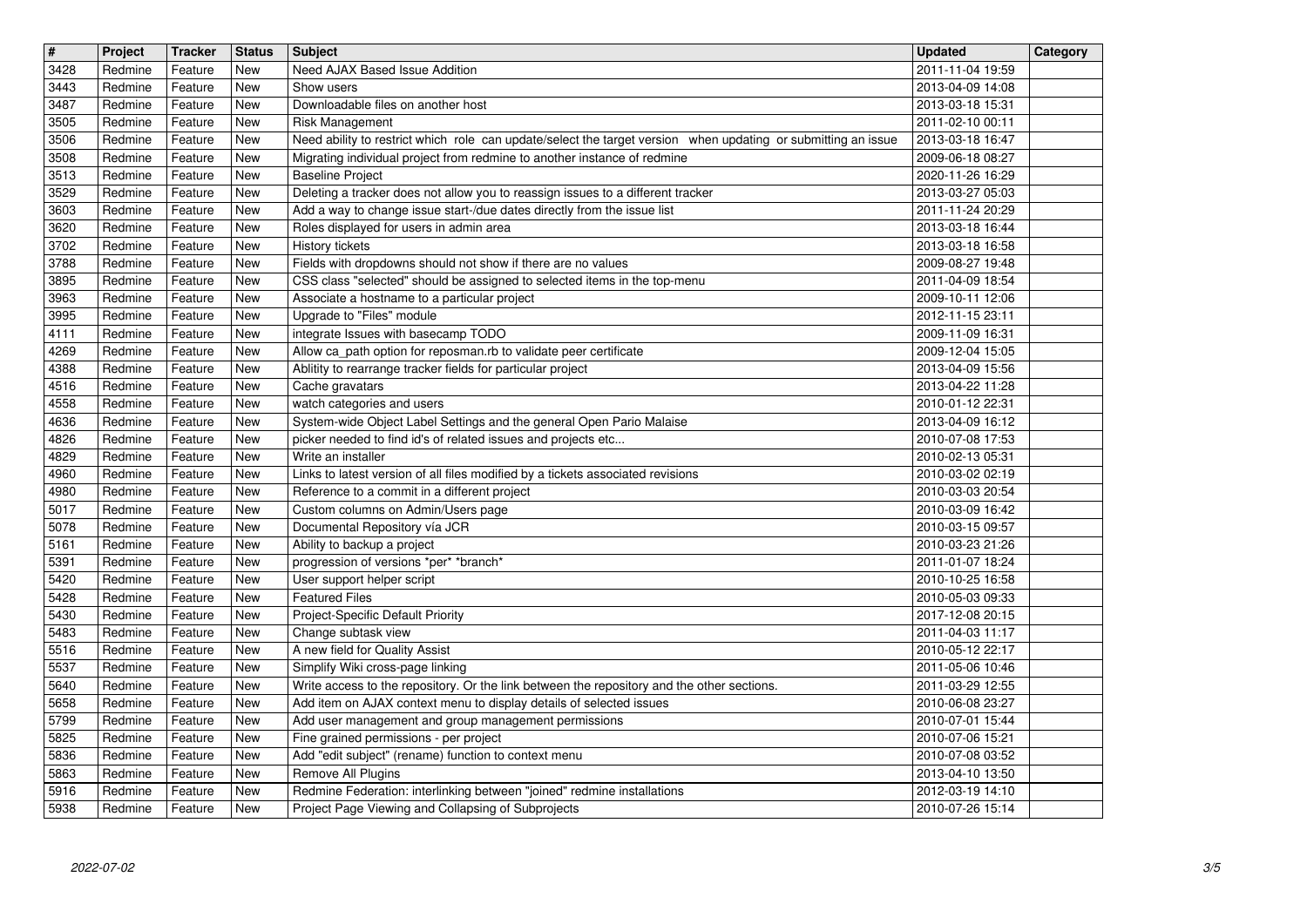| $\overline{\mathbf{t}}$ | Project            | Tracker            | <b>Status</b>            | <b>Subject</b>                                                                                                          | <b>Updated</b>                       | Category |
|-------------------------|--------------------|--------------------|--------------------------|-------------------------------------------------------------------------------------------------------------------------|--------------------------------------|----------|
| 5955<br>6058            | Redmine<br>Redmine | Feature<br>Feature | New<br><b>New</b>        | Hooks should provide all controller instance variables by default<br>better sub project support                         | 2010-07-27 06:44<br>2011-01-18 20:48 |          |
| 6059                    | Redmine            | Feature            | New                      | Global links                                                                                                            | 2011-01-18 20:49                     |          |
| 6062<br>6211            | Redmine<br>Redmine | Feature<br>Feature | <b>New</b><br><b>New</b> | Meeting tracker<br>Make WikiWords and acronyms as wiki links                                                            | 2010-08-26 18:24<br>2010-08-25 17:04 |          |
| 6212                    | Redmine            | Feature            | New                      | Page synonyms                                                                                                           | 2010-08-25 17:12                     |          |
| 6213                    | Redmine            | Feature            | New                      | Common acronym definition                                                                                               | 2010-08-25 17:28                     |          |
| 6214<br>6231            | Redmine<br>Redmine | Feature<br>Feature | New<br>New               | Page name expansion for links<br>Version dependent to a subproject Version                                              | 2010-08-25 17:25<br>2012-09-28 19:05 |          |
| 6257                    | Redmine            | Feature            | New                      | show/hide Secrets (eg. Passwords) in Wiki Sites                                                                         | 2014-04-25 04:48                     |          |
| 6321<br>6360            | Redmine<br>Redmine | Feature<br>Feature | <b>New</b><br>New        | Plugin web interface and web installation<br>Title attributes for major interface elements                              | 2010-09-11 09:52<br>2010-09-10 20:09 |          |
| 6366                    | Redmine            | Feature            | <b>New</b>               | Due date on an issue should follow the associated release due date if it exists                                         | 2010-09-14 11:33                     |          |
| 6367<br>6369            | Redmine<br>Redmine | Feature<br>Feature | <b>New</b><br>New        | Shorten links to tickets in comments to #1234 format on save<br>Add custom format field type that is Resolvers          | 2010-09-12 06:39<br>2010-09-12 06:51 |          |
| 6380                    | Redmine            | Feature            | New                      | filter in report                                                                                                        | 2010-09-13 14:32                     |          |
| 6517<br>6535            | Redmine<br>Redmine | Feature<br>Feature | New<br>New               | Redmine on MochaUI<br>Issue "Other Comments" Field                                                                      | 2013-03-20 18:16<br>2010-09-29 21:02 |          |
| 6643                    | Redmine            | Feature            | New                      | real priorities                                                                                                         | 2010-10-25 16:14                     |          |
| 6665<br>6701            | Redmine<br>Redmine | Feature<br>Feature | New<br><b>New</b>        | Copy member settings between project<br>Split the Enumerations admin panel to separate panels                           | 2010-10-14 14:42<br>2010-11-27 00:40 |          |
| 6805                    | Redmine            | Feature            | New                      | add non-ambiguous ISO-ordered date/time formatting                                                                      | 2011-02-14 18:36                     |          |
| 6808<br>7105            | Redmine<br>Redmine | Feature<br>Feature | New<br>New               | first class citizenry for all types of fields in Redmine<br>Popup menu for the Projects link                            | 2010-11-02 19:31<br>2010-12-13 22:39 |          |
| 7109                    | Redmine            | Feature            | New                      | how to assign role for user while registering?                                                                          | 2010-12-14 19:50                     |          |
| 7110                    | Redmine            | Feature            | New                      | Api documentation tab                                                                                                   | 2010-12-14 15:41                     |          |
| 7388<br>7441            | Redmine<br>Redmine | Feature<br>Feature | New<br>New               | Add option in textarea to use tab to insert tab character in Description<br>Need of charts bugs report                  | 2011-01-20 13:24<br>2011-01-25 18:19 |          |
| 7558                    | Redmine            | Feature            | New                      | Built-in critical data backup                                                                                           | 2011-02-06 02:49                     |          |
| 7617<br>7972            | Redmine<br>Redmine | Feature<br>Feature | New<br>New               | Replicating a redmine instance geographically across continents<br>Include SSL configuration in default setup procedure | 2011-02-15 07:24<br>2011-03-23 18:54 |          |
| 8567                    | Redmine            | Feature            | New                      | Move to capistrano for automation of installation/upgrade                                                               | 2011-06-09 02:46                     |          |
| 8595<br>8598            | Redmine<br>Redmine | Feature<br>Feature | New<br>New               | Standards Adoption / Contribution<br>links to email for any user                                                        | 2011-07-14 18:20<br>2011-06-16 17:13 |          |
| 8966                    | Redmine            | Feature            | New                      | Support for keyword substitution in SVN                                                                                 | 2011-08-11 16:26                     |          |
| 9133<br>9604            | Redmine<br>Redmine | Feature<br>Feature | New<br>New               | improve error message about missing priority field<br>Make project name in Actvity stream items as link                 | 2011-08-29 19:39                     |          |
| 10011                   | Redmine            | Feature            | New                      | Ability to mark the current task                                                                                        | 2011-11-21 06:20<br>2012-01-23 13:03 |          |
| 10058                   | Redmine            | Feature            | New                      | Hide list of members                                                                                                    | 2012-01-26 12:45                     |          |
| 10083<br>10121          | Redmine<br>Redmine | Feature<br>Feature | New<br>New               | Change the color of resolved issue<br>Watchers - Add Group / Role                                                       | 2013-04-09 12:14<br>2021-01-07 13:15 |          |
| 10188<br>10203          | Redmine<br>Redmine | Feature<br>Feature | New<br>New               | Add new frame section to Overview tab<br>Limit the amount of data returned by scm diff commands                         | 2012-02-09 18:17<br>2012-02-10 22:02 |          |
|                         |                    |                    |                          |                                                                                                                         |                                      |          |
|                         |                    |                    |                          |                                                                                                                         |                                      |          |
|                         |                    |                    |                          |                                                                                                                         |                                      |          |
|                         |                    |                    |                          |                                                                                                                         |                                      |          |
|                         |                    |                    |                          |                                                                                                                         |                                      |          |
|                         |                    |                    |                          |                                                                                                                         |                                      |          |
|                         |                    |                    |                          |                                                                                                                         |                                      |          |
|                         |                    |                    |                          |                                                                                                                         |                                      |          |
|                         |                    |                    |                          |                                                                                                                         |                                      |          |
|                         |                    |                    |                          |                                                                                                                         |                                      |          |
|                         |                    |                    |                          |                                                                                                                         |                                      |          |
|                         |                    |                    |                          |                                                                                                                         |                                      |          |
|                         |                    |                    |                          |                                                                                                                         |                                      |          |
|                         |                    |                    |                          |                                                                                                                         |                                      |          |
|                         |                    |                    |                          |                                                                                                                         |                                      |          |
|                         |                    |                    |                          |                                                                                                                         |                                      |          |
|                         |                    |                    |                          |                                                                                                                         |                                      |          |
|                         |                    |                    |                          |                                                                                                                         |                                      |          |
|                         |                    |                    |                          |                                                                                                                         |                                      |          |
|                         |                    |                    |                          |                                                                                                                         |                                      |          |
|                         |                    |                    |                          |                                                                                                                         |                                      |          |
|                         |                    |                    |                          |                                                                                                                         |                                      |          |
|                         |                    |                    |                          |                                                                                                                         |                                      |          |
|                         |                    |                    |                          |                                                                                                                         |                                      |          |
|                         |                    |                    |                          |                                                                                                                         |                                      |          |